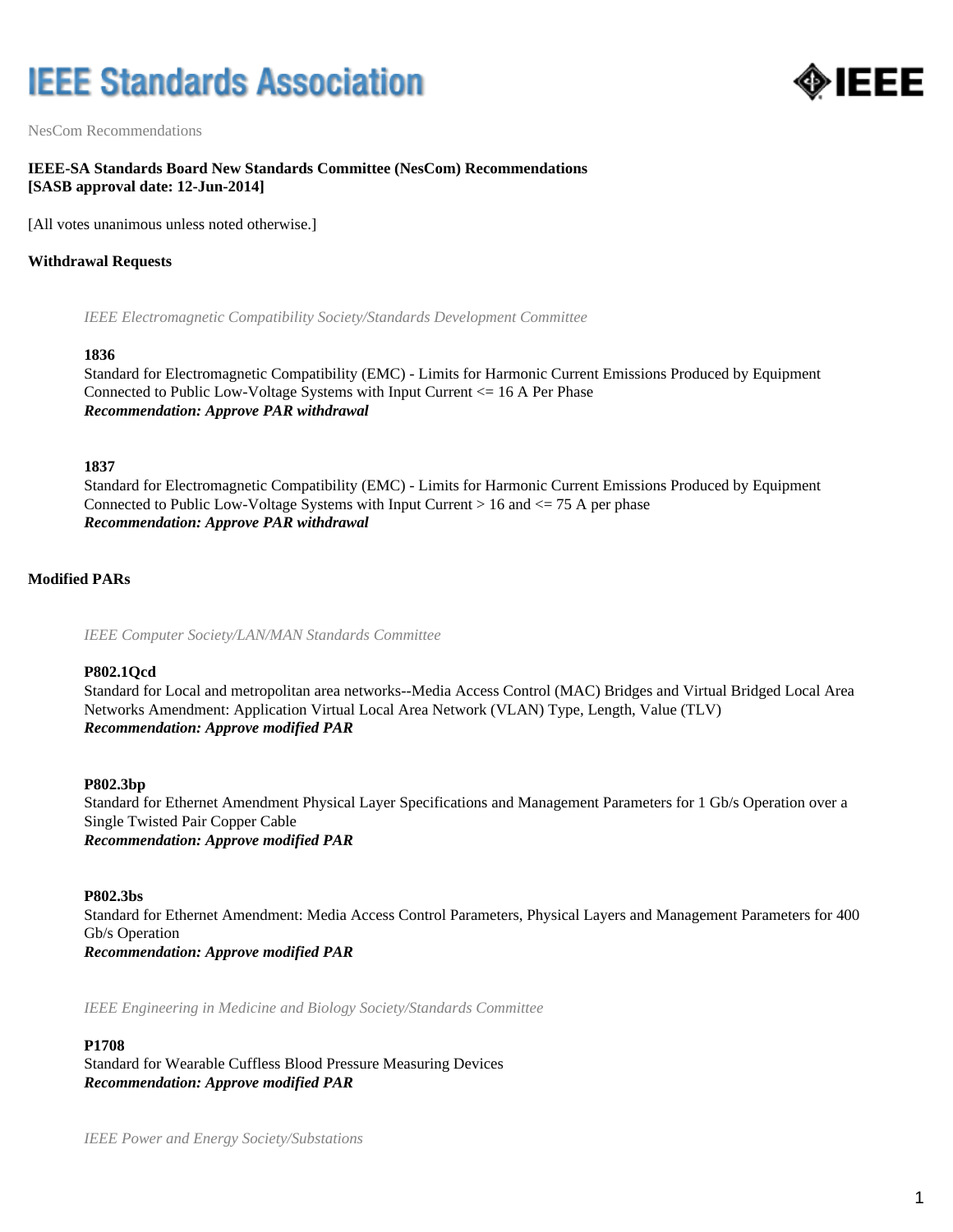**P1264** Guide for Animal Deterrents for Electric Power Supply Substations *Recommendation: Approve modified PAR*

*IEEE Power and Energy Society/Transformers*

#### **PC57.94**

Recommended Practice for Installation, Application, Operation, and Maintenance of Dry-Type Distribution and Power Transformers *Recommendation: Approve modified PAR*

*IEEE Vehicular Technology Society/Rail Transportation Standards Committee*

#### **P1896**

Standard for Identification of Contact Wire Used in Overhead Contact Systems *Recommendation: Approve modified PAR*

#### **Extension Requests**

*IEEE Nanotechnology Council/Standards Committee*

## **P62659**

Standard for Large Scale Manufacturing of Nanoelectronics *Recommendation: Approve request for an extension until December 2015*

*IEEE Power and Energy Society/Transmission and Distribution*

## **P519.1**

Guide for Applying Harmonic Limits on Power Systems *Recommendation: Defer until August 2014 NesCom meeting*

*IEEE Power and Energy Society/Transformers*

## **PC57.120**

Guide for Loss Evaluation of Distribution and Power Transformers and Reactors *Recommendation: Approve request for an extension until December 2016*

*IEEE Reliability Society/IEEE Reliability*

#### **P61014**

Standard for Programmes for Reliability Growth *Recommendation: Approve request for an extension until December 2016*

# **New PARs**

*IEEE Communications Society/Dynamic Spectrum Access Networks Standards Committee*

#### **P1900.6-2011/Cor 1**

IEEE Standard for Spectrum Sensing Interfaces and Data Structures for Dynamic Spectrum Access and other Advanced Radio Communication Systems. - Corrigendum 1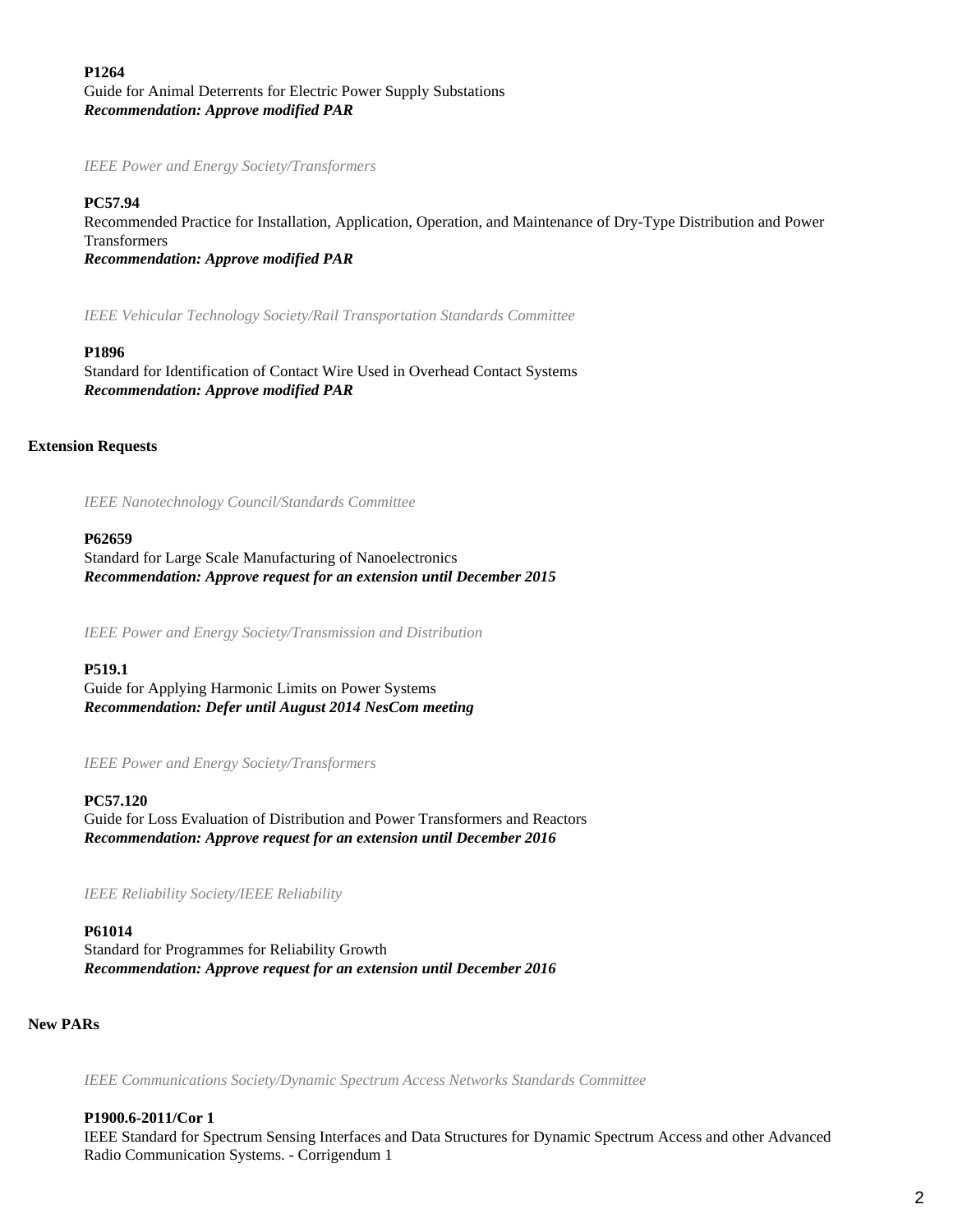# *Recommendation: Approve new PAR until December 2018*

*IEEE Communications Society/Standards Development Board*

# **P1652a**

IEEE Standard for the Application of Free Field Acoustic Reference to Telephony Measurements Amendment a: Updated diffuse field graph and tables *Recommendation: Approve new PAR until December 2018*

# **P2410**

Biometrics Open Protocol Standard *Recommendation: Approve new PAR until December 2018*

*IEEE Industry Applications Society/Petroleum & Chemical Industry*

# **P80005-3**

Utility Connections in Port - Part 3: Low Voltage Shore Connection (LVSC) Systems - General Requirements *Recommendation: Approve new PAR until December 2018*

*IEEE Industry Applications Society/Power Systems Protection*

# **P2408**

Guide for Communications-Based Protection of Industrial and Commercial Power Systems *Recommendation: Defer until August 2014 NesCom meeting*

*IEEE Instrumentation and Measurement Society/TC10 - Waveform Generation Measurement and Analysis*

# **P2414**

Standard for Jitter and Phase Noise *Recommendation: Approve new PAR until December 2018*

*IEEE Power and Energy Society/Insulated Conductors*

**P1727-2013/Cor 1** IEEE Guide for Working Procedures on Underground Transmission Circuits with Induced Voltage - Corrigendum 1 *Recommendation: Approve new PAR until December 2018*

*IEEE Power and Energy Society/Power System Relaying*

# **PC37.249**

Guide for Categorizing Security Needs for Protection and Automation Related Data Files *Recommendation: Conditionally approve new PAR until December 2018; contingent upon editorial changes being implemented in the JSA*

*IEEE Power and Energy Society/Surge Protective Devices/Low Voltage*

# **PC62.72a**

Guide for the Application of Surge Protective Devices for Low Voltage (1000 Volts or Less) AC Power Circuits Amendment: SPD Disconnector Application Considerations and Coordination for use in Low Voltage AC (1000 V or Less, 50 or 60 Hz) Power Circuits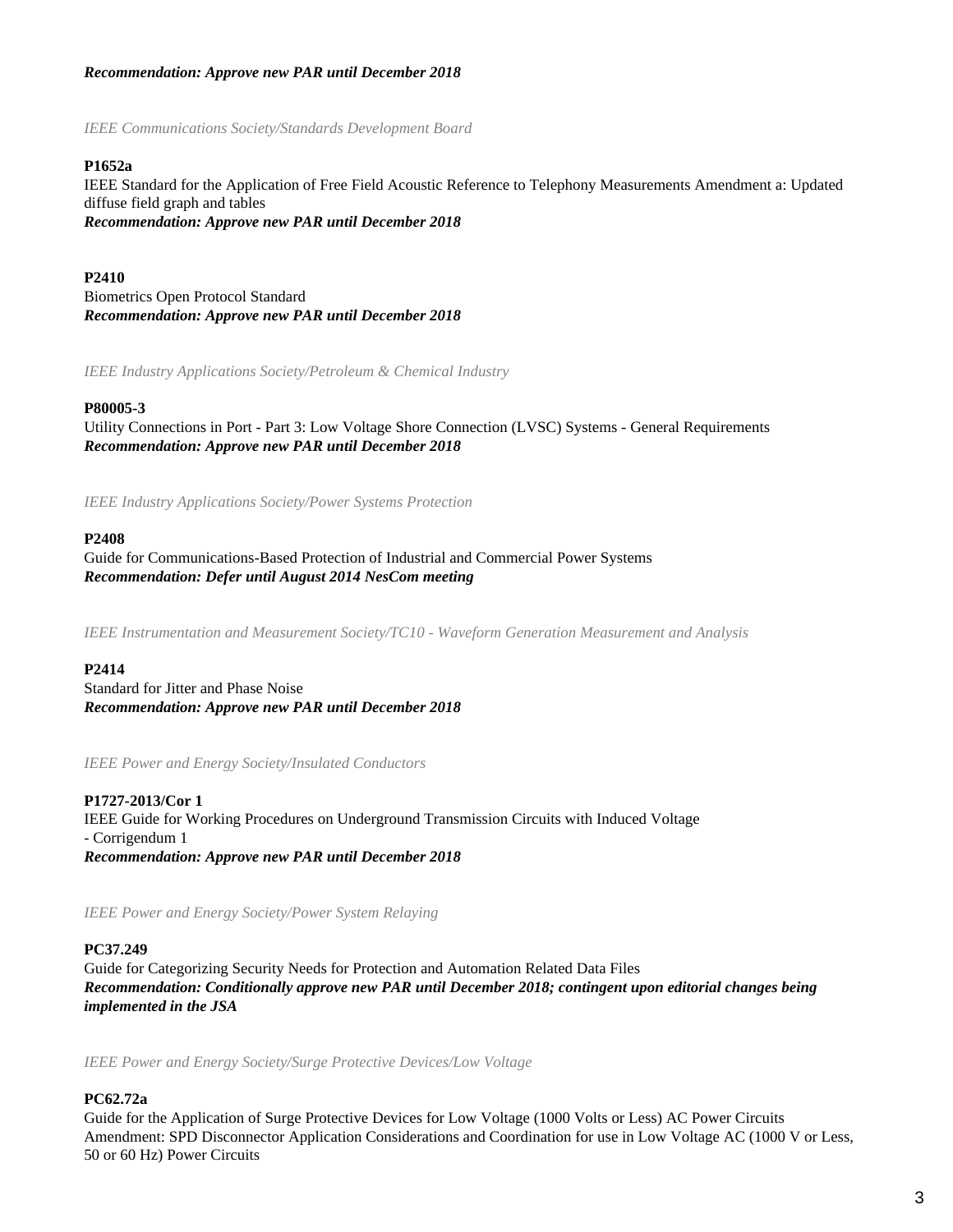# *Recommendation: Approve new PAR until December 2018*

## **PC62.230**

Guide for Surge Protection of Electric Vehicle Infrastructure *Recommendation: Approve new PAR until December 2018*

*IEEE Power and Energy Society/Substations*

**P80-2013/Cor 1** IEEE Guide for Safety in AC Substation Grounding - Corrigendum 1 *Recommendation: Approve new PAR until December 2018*

## **P1613-2009/Cor 1**

Standard Environmental and Testing Requirements for Communications Networking Devices Installed in Electric Power Substations - Corrigendum 1: Corrected definition of "communications port" *Recommendation: Approve new PAR until December 2018*

*IEEE Power and Energy Society/Transmission and Distribution*

#### **P2030.7**

Standard for the Specification of Microgrid Controllers *Recommendation: Approve new PAR until December 2018*

*IEEE Power and Energy Society/Transformers*

#### **P1538a**

Guide for Determination of Maximum Winding Temperature Rise in Liquid-Filled Transformers Amendment a *Recommendation: Approve new PAR until December 2018*

**P60214-2** Tap-Changers - Part 2: Application Guide *Recommendation: Approve new PAR until December 2018*

## **PARs for the Revision of Standards**

*IEEE Industry Applications Society/Petroleum & Chemical Industry*

#### **P1662**

Recommended Practice for Design and Application of Power Electronics in Electrical Power Systems *Recommendation: Conditionally approve PAR for the revision of a standard until December 2018; contingent upon editorial changes being implemented in the JSA*

*IEEE Instrumentation and Measurement Society/TC10 - Waveform Generation Measurement and Analysis*

#### **P1057**

Standard for Digitizing Waveform Recorders *Recommendation: Approve PAR for the revision of a standard until December 2018*